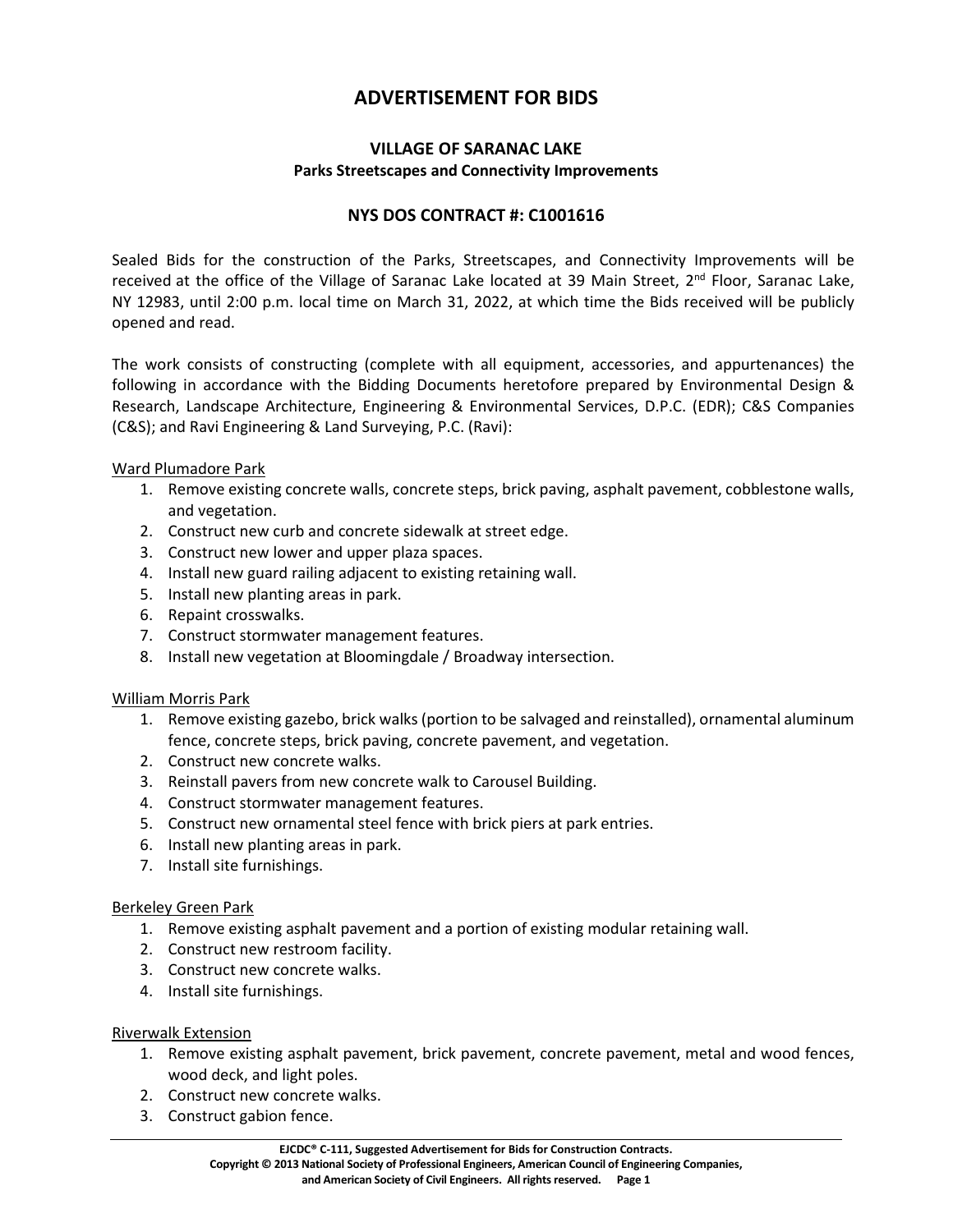- 4. Construct pedestrian railing.
- 5. Construct boardwalk over drainage swale.
- 6. Construct crosswalk.

#### Church Street

- 1. Remove existing concrete and asphalt pavement.
- 2. Install new street trees, granite curbs, and planting areas.
- 3. Repaint crosswalk.
- 4. Construct stormwater management features.
- 5. Relocate curb cut including existing storm drainage structure.

## Woodruff Street

- 1. Remove existing concrete pavement, asphalt pavement, and curb.
- 2. Install new street trees, granite curbs, and planting areas.
- 3. Construct new granite curb and concrete sidewalk.
- 4. Construct stormwater management features.

#### Urban Forestry

- 1. Remove existing concrete and street trees.
- 2. Install new structural soil planting areas with porous pavement.
- 3. Install new street trees.

Bids will be received for a single prime Contract. Bids shall be on a lump sum and unit price basis as indicated in the Bid Form.

To request electronic Bid Documents in PDF format, please contact Deb Russell at drussell@edrdpc.com. Request shall include the requestors company name, business address, contact person(s), telephone number, email, and contract trade affiliation. EDR will maintain the plan holders list. All plan holders are required to follow this protocol so that they can be provided Addenda. Addenda will be distributed to all plan holders via email.

All questions shall be submitted in writing to Steve Breitzka with a copy to Jamie Konkoski. The subject heading for all emails shall be:

#### **Village of Saranac Lake Parks Streetscapes and Connectivity Improvements**

Steve Breitzka: sbreitzka@edrdpc.com

Jamie Konkoski: comdev@saranaclakeny.gov

No response will be given to questions received less than three days before the Bid opening date.

Bidders shall review and acknowledge all Addenda on the Bid Form.

A Bid must be accompanied by Bid security made payable to Owner in an amount of 5 percent of Bidder's maximum Bid price and in the form of a certified check or a Bid Bond (on the form included in the Bidding Documents) issued by a surety meeting the requirements of the General Conditions.

If, upon acceptance of a Bid, a Bidder fails to enter into a Contract with the Village of Saranac Lake, the bid security shall be forfeited to and become the property of the Village.